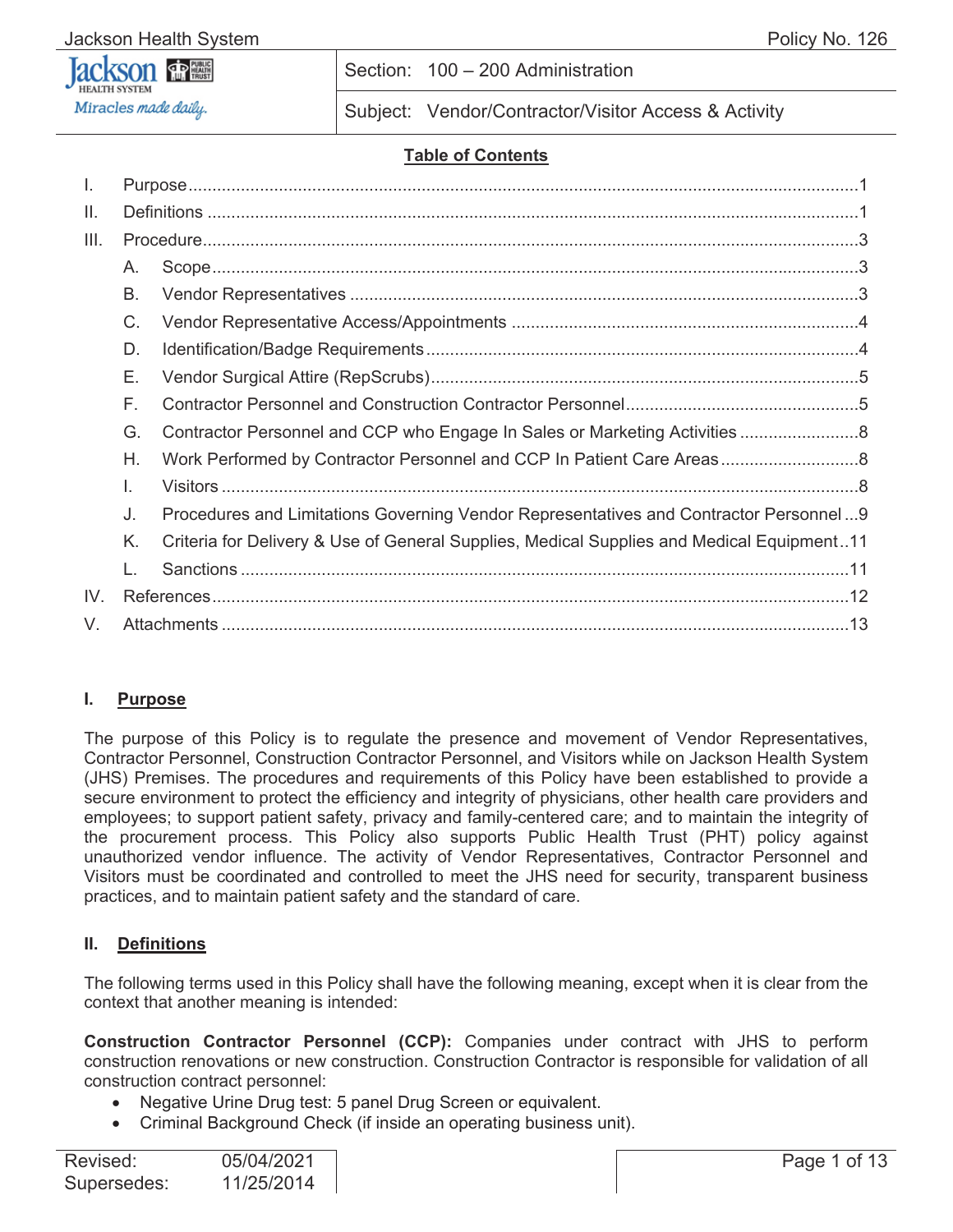| <b>Jackson since</b> |  |
|----------------------|--|
| Miracles made daily. |  |

Subject: Vendor/Contractor/Visitor Access & Activity

- OSHA 10 training certification.
- Legal right to work in USA.
- Must be able to provide a daily list of attendees on a JHS Campus.

For certain Construction Contract leadership personnel, or those whose work will require access to patient care areas not normally accessed by visitors, will be required to comply with this policy as if a contract employee or JHS employee.

**Contractor Personnel** – Contractor Personnel is any person working on JHS Premises pursuant to an existing contract with JHS limited to the products and services presently included under that contract. Construction Contractor Personnel (CCP) are exempted from this definition. Contractor Personnel must be sponsored and accountable to a JHS user department and include, for example: routine service/maintenance personnel, agency nurses, other temporary staffing personnel, company service technicians, consultants, and company personnel assigned to work at JHS under outsourcing contracts. Contractor Personnel must adhere to the Identification/Badge requirements set forth in Section V. of this Policy. Contractor Personnel must obtain and display a Permanent Badge titled "Contractor" that expires annually.

**JHS Employee** – Means all executives, clinicians, managers, staff (clinical, administrative, and technical), interns, residents, and fellows, whether full-time, part-time or temporary, who are presently on the JHS payroll.

**JHS Medical Staff Member** – Includes any member of the medical staff who is credentialed to provide healthcare services at any clinical facility operated by the Jackson Health System, including, but not limited to, University of Miami and Florida International University clinicians and community-based physicians.

**JHS Premises** – For the purposes of this Policy, JHS Premises includes the following buildings: all inpatient buildings that are part of Jackson Memorial Medical Center (JMMC) Campus, Holtz Children's Hospital, Jackson Behavioral Health Hospital, Christine E. Lynn Rehabilitation Hospital, Ryder Trauma Center, Jackson North Medical Center (JNMC), Jackson South Medical Center (JSMC), Jackson West Medical Center (JWMC), and all JHS Urgent Care Centers and Satellite Facilities. In addition, any property owned or utilized by JHS including JHS property leased to vendors or retail establishments (e.g. Au Bon Pain) are considered JHS Premises. The President/Chief Executive Officer may place additional JHS facilities on this list by notifying the JHS Division of Public Safety/Security Services Department in writing.

**Permanent Badge** – This is the hard, plastic badge issued by the JHS Division of Public Safety/Photo ID & Fingerprinting Services to qualifying Contractor Personnel and Construction Contractor Personnel under this Policy. This badge expires on January 14 of each year or earlier depending on the length of the contract. This badge is the property of JHS and must be worn in a visible location above the waist at all times while on JHS Premises. Expired badges must be returned to Public Safety/Photo ID Services or may be confiscated.

**Reptrax** – Provided by IntelliCentrics, is a web driven software service that aids in the credentialing and monitoring of sales / services representatives, in our healthcare environments. This solution allows us to enforce policies for vendor management and compliance. The tool helps to track and manage vendor credentialing, track vendor activity, adherence to policy and vendor behavior. All vendor representatives and service providers need to use Reptrax.

| Revised:    | 05/04/2021 |
|-------------|------------|
| Supersedes: | 11/25/2014 |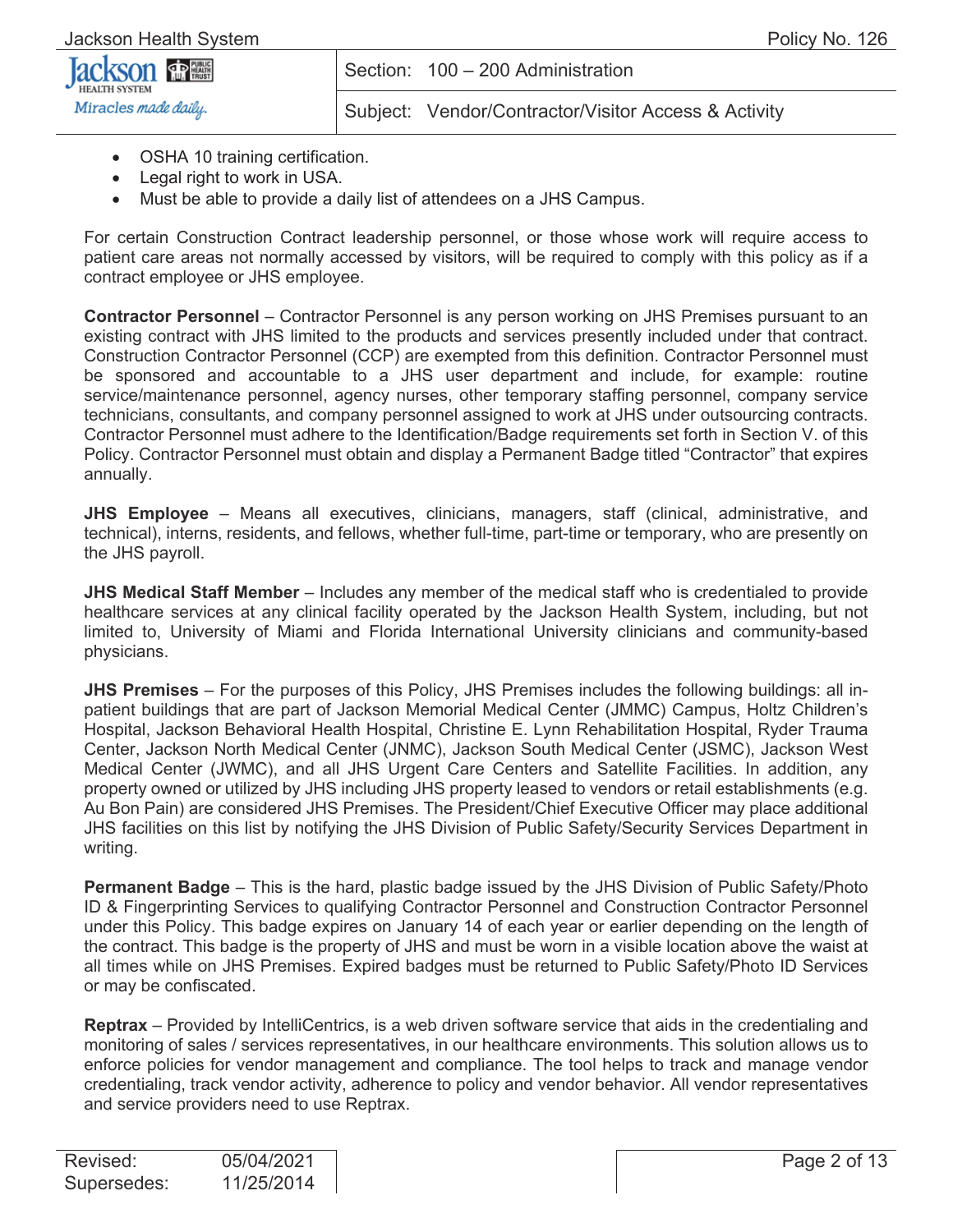| Jackson Health System  | Policy No. 126 |                                                      |
|------------------------|----------------|------------------------------------------------------|
| <b>Jackson SEPRING</b> |                | Section: 100 - 200 Administration                    |
| Miracles made daily.   |                | Subject: Vendor/Contractor/Visitor Access & Activity |

**Temporary I.D.** – This is the paper badge issued to all Visitors on a daily basis by the JHS Division of Public Safety's Visitor Management Station to all Visitors under this Policy. This badge expires daily and contains a photo, name, date, time of entry, destination and daily expiration date. Individuals wearing a Temporary I.D. are only authorized to access the destination designated on the badge and public areas, such as the cafeteria and gift shop. Vendor Representatives and service personnel should not be using temporary visitor paper badges.

**Vendor Representative** – A Vendor Representative is any person, acting as an agent of an entity or on his or her own behalf, who visits JHS Premises for the purposes of marketing, selling or promoting utilization and the exchange of goods or services to the PHT, JHS Medical Staff Members or JHS Employees. This includes, but is not limited to: Pharmaceutical, Supply, Equipment, service providers and other Sales Representatives, regardless of whether they presently hold contracts with JHS.

**Visitor** – A Visitor is any person on JHS Premises who is not a patient, Vendor Representative, Contractor Personnel, JHS Employee, JHS Medical Staff Member, or University of Miami employee working on JHS Premises. Visitors must adhere to the Identification/Badge requirements set forth in Section V. of this Policy.

#### **III. Procedure**

- A. Scope
	- 1. This Policy applies to all Vendor Representatives, Contractor Personnel, Construction Contractor Personnel, and Visitors while on JHS Premises as defined herein. a. Patients are not considered Visitors and are not covered by this Policy.
	- 2. All JHS Executives, Medical Staff Members, Managers, Supervisors and Staff, as well as University of Miami employees working on JHS Premises, are responsible for ensuring compliance with this Policy as it applies to Vendor Representatives, Contractor Personnel and Visitors within their respective work areas.
	- 3. The Division of Public Safety is authorized to deny access to JHS Premises to Vendor Representatives, Contractor Personnel, Construction Contractor Personnel, and Visitors who fail to comply with any requirement of this Policy.

#### B. Vendor Representatives

- 1. Lobbyist Registration
	- a. Pursuant to Section 2-11.1(s), of Miami-Dade County's Conflict of Interest Code of Ethics Ordinance, a "lobbyist" is any person, firm or corporation seeking to influence the adoption, modification or defeat of legislation; or any action, decision or recommendation of the Mayor and the Board of County Commissioners (Board).
	- b. Additionally, a lobbyist is defined as any person seeking to influence any action, decision or recommendation of County Personnel or any public collegial body with delegated authority to act or make decisions or recommendations on the Board's behalf such as a council, trust, task force or review committee.
	- c. The principal and any employee whose normal scope of employment includes lobbying activities is a lobbyist, pursuant to the ordinance.
	- d. Please visit the Miami Dade County Clerk of the Board website for additional information and forms:

i. https://www8.miamidade.gov/Apps/COB/LobbyistOnline/Home.aspx/Home.aspx

- 2. Vendor Registration
	- a. In addition to the foregoing, all contracted vendors/manufacturers are required on an annual basis to register with the PHT's Procurement Management Department by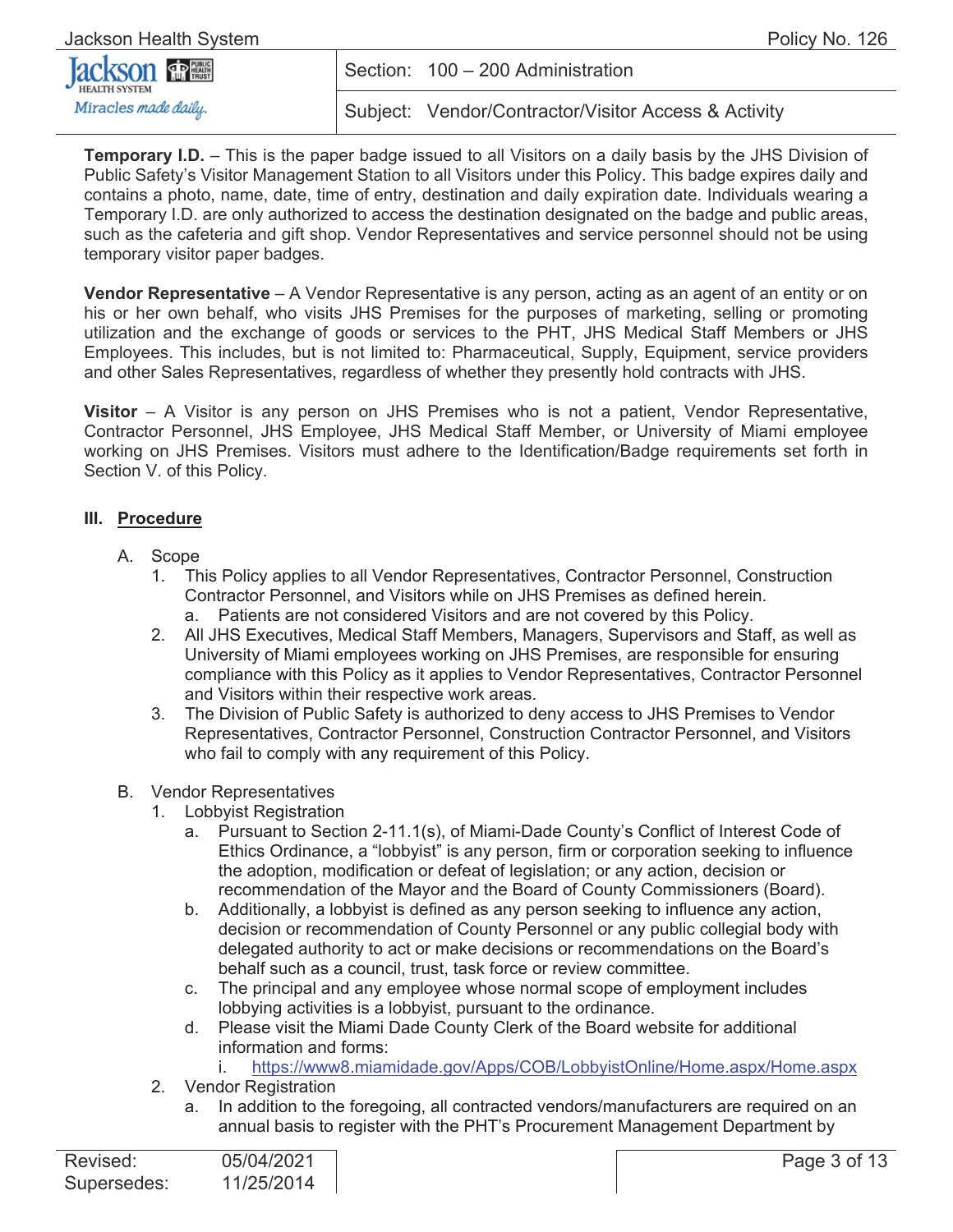| <b>Jackson The NEW</b> | Section: 100 - 200 Administration                    |  |
|------------------------|------------------------------------------------------|--|
| Miracles made daily.   | Subject: Vendor/Contractor/Visitor Access & Activity |  |

completing a Vendor Registration Application prior to receiving or renewing a contract award.

- i. Detailed instructions may be obtained by accessing the Department's Vendor Portal website at https://jhsmiami.org/VendorPortal/Display.cfm.
- ii. Registration and regular entry into Reptrax is required.
- C. Vendor Representative Access/Appointments
	- 1. Vendor Representatives must have a scheduled appointment to visit JHS Premises.
		- a. Unsolicited visits are prohibited.
		- b. All appointments on JHS Premises must be made by the Vendor Representative, in advance, regardless of whom the Representative would like to visit.
	- 2. Vendor Representatives are not permitted to meet professional staff in any patient care unit, including inpatient units, nursing stations, physician lounges, outpatient clinics (patient areas), perioperative and operative areas and the Emergency Department.
		- a. Vendor Representatives must conduct meetings ONLY in offices or non-clinical conference rooms affording privacy.
		- b. Vendor Representatives are barred completely from the Intensive Care Units (ICUs).
			- i. One exception, subject to case-to-case approval by JHS, may be for a nonpharmaceutical vendor entering as a subject matter technology expert in the role of technician or consultant pursuant to department policy and guidelines.
		- c. Access is limited to the office or conference room they have been authorized to visit.
		- d. No lingering or socializing in any hospital hallway will be permitted.
		- e. Meetings shall not be permitted in JHS public areas such as cafeterias, hallways, telephone areas, elevators and parking garages, nor in inpatient care units.
	- 3. Due to patient confidentiality concerns, Vendor Representatives are not permitted to attend any conferences or reports at which protected health information is shared.
		- a. Vendor Representatives may not:
			- i. See patients
			- ii. Review their charts or any portion of the patient medical record.
			- iii. Whether in electronic or paper format
			- iv. Go on rounds or attend surgery.
		- b. Vendor Representatives are prohibited from all clinical areas and conference rooms on inpatient units where there may be potential for patient health information to be shared.
- D. Identification/Badge Requirements
	- 1. JHS utilizes the Reptrax vendor credentialing system.
	- 2. All vendors who wish to gain access to our facilities are required to register by visiting www.Reptrax.com .
	- 3. Vendor Representatives (including service providers), who visit JHS Premises, may do so via registration in Reptrax and will not obtain a Permanent Badge. They will be issued a sticker and/or electronic badge.
	- 4. Agreement to abide by the terms and conditions of the JHS Vendor/Contractor/Visitor Access & Activity Policy and all JHS/PHT Policies governing vendor conduct is required.
	- 5. Once the Vendor Representative has submitted the required "JHS Vendor Representative Application Form", completed the Reptrax requirements and information as outlined above, if approved, the vendor representative will be able to print a vendor sticker badge that must be worn.
		- a. This process signifies completion of the JHS Vendor Representative requirements and must be followed.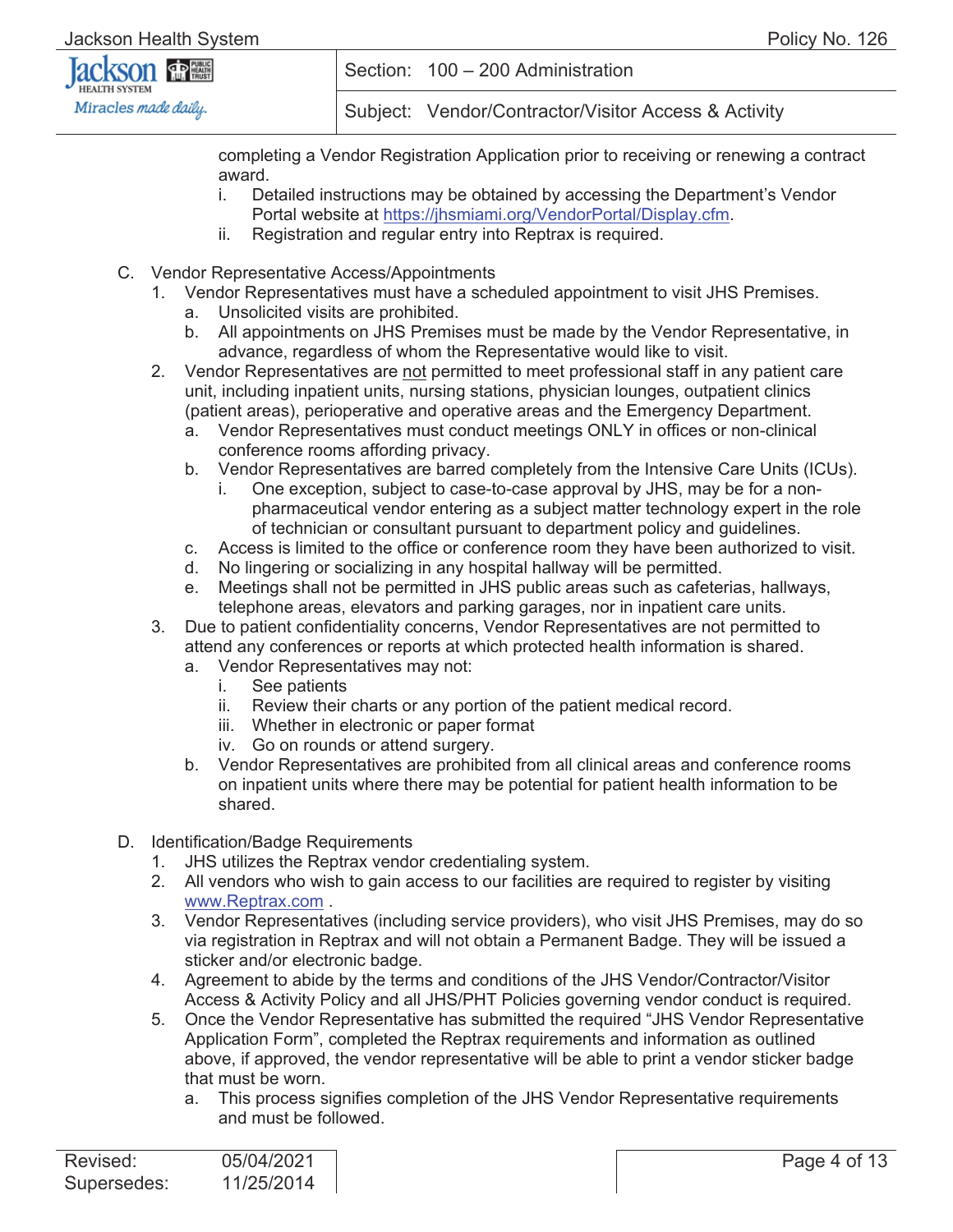| <b>Jackson FREE</b>  |  |
|----------------------|--|
| Miracles made daily. |  |

- b. A sticker or electronic badge must be worn by the Vendor Representative in a visible location above the waist at all times when he/she is on JHS Premises.
- c. They will need to log in to Reptrax every visit and exit.
- 6. Representatives of the Procurement Department, the Pharmacy Department, and/or the Public Safety Department may request and confiscate a vendor's pass for any act(s) of non-compliance with this Policy.
- E. Vendor Surgical Attire (RepScrubs)
	- 1. All Vendors entering the semi-restricted and restricted areas of the Operating Room and Cath Labs are required to purchase and wear RepScrubs.
	- 2. JHS has implemented the RepScrubs Surgical Attire Program effective May 9, 2016; and all applicable Vendor Representative(s) under this program are required to adhere to the following requirements:
		- a. RepScrubs disposable attire dispensed only at JHS facilities within eight (8) hour period per day will be considered valid attire under this program.
		- b. Vendor Representative(s) must wear valid RepScrubs disposable attire and red disposable head covers at all times during visits to restricted areas outlined below.
		- c. RepScrubs disposable attire dispensed at JHS facilities must be worn in the following semi-restricted and or restricted areas:
			- i. Operating Rooms.
			- ii. Trauma Center Operating Suites.
			- iii. Interventional Radiology Suites.
			- iv. Cardiovascular Surgical Suites.
		- d. Vendor Representative(s) must be in compliance with JHS's Perioperative Services, Policy No. 130 – Attire in Surgical and Procedural Areas.
		- e. Vendor Representative(s) must maintain a valid membership and be compliant with JHS requirements under the Reptrax Vendor Credentialing system.
	- 3. Any Vendor Representative found to be non-compliant with the above requirements under this program will be denied access to all restricted areas as outlined, as well as being denied Reptrax access at all JHS facilities.
- F. Contractor Personnel and Construction Contractor Personnel
	- 1. Identification/Badge Requirements
		- a. All agency personnel, including nurses and other temporary staff, and all contractor personnel assigned to work at a JHS facility under an outsourcing contract must comply with the Identification/Badge Requirements established by the Division of Human Resources Capital Management, the Division of Public Safety and the JHS Central Staffing Office.
			- i. For purposes of this Policy, all agency personnel, including nurses and other temporary staff, and all Contractor Personnel assigned to work at a JHS facility under outsourcing contracts are excluded from the Identification/Badge Requirements described below.
		- b. Contractor Personnel, except as excluded in Section F.1.a.i above, who intend to work on a JHS Premises for 23 business days or less during a 12-month period must check in at a designated Reptrax management station where they will be issued a sticker if they meet the requirements to enter the facility.
			- i. For CCP, a Temporary I.D. by the JHS Division of Public Safety will be issued.
			- ii. The Temporary I.D. will include his/her photo, name, date, time of entry, destination, and a date of expiration.
			- iii. Contractor Personnel shall display the Reptrax sticker and the Temporary I.D.in a visible location above the waist at all times while on JHS Premises.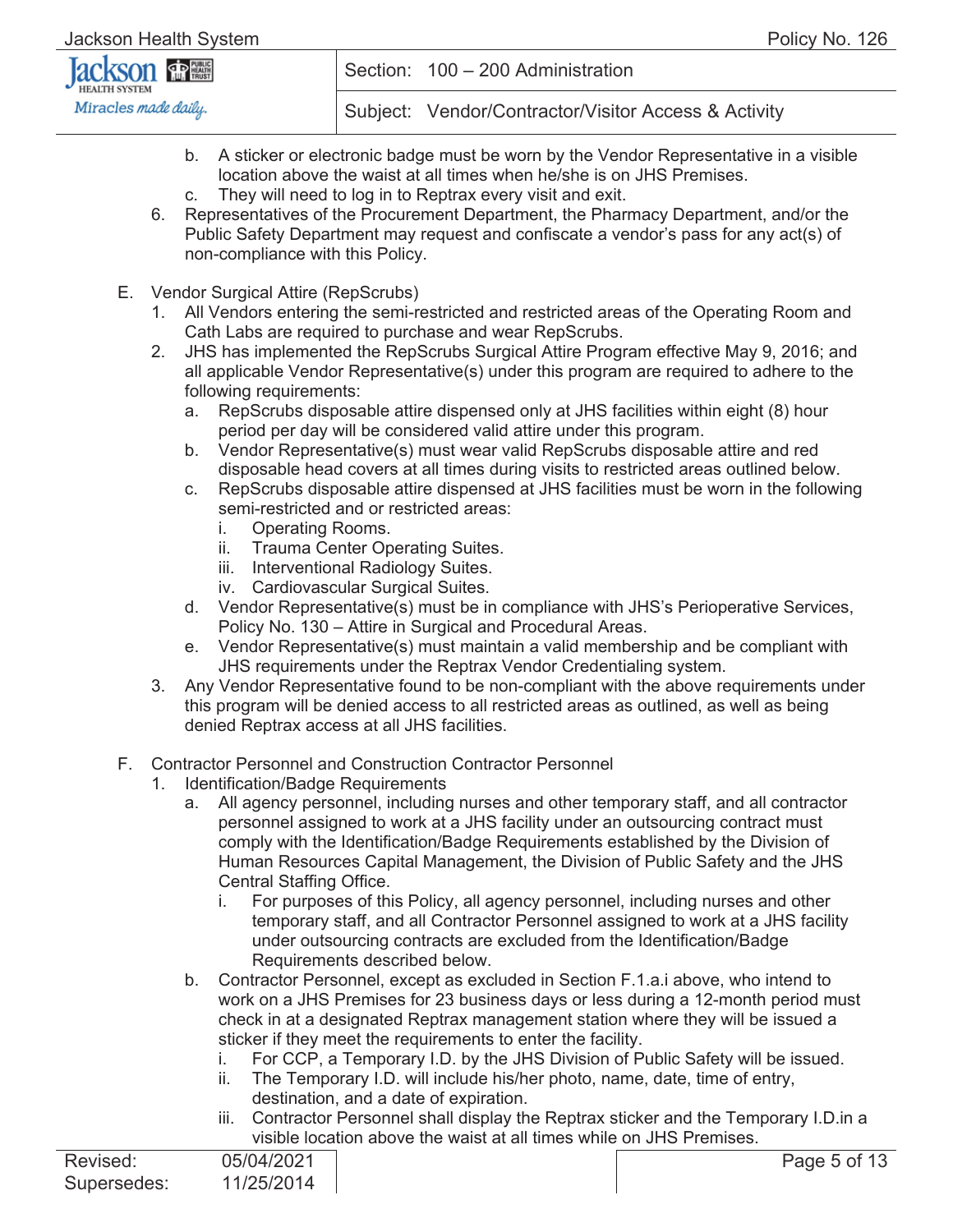| <b>Jackson DEN</b>   | Section: 100 - 200 Administration                    |  |
|----------------------|------------------------------------------------------|--|
| Miracles made daily. | Subject: Vendor/Contractor/Visitor Access & Activity |  |

- iv. CCP shall display the Temporary I.D. in a visible location above the waist at all times while on JHS Premises.
- c. Contractor Personnel, except as excluded in Section F.1.a.i above, and including CCP, who intend to work on a JHS Premises for more than 23 business days during a 12-month period, or who have in fact worked on a JHS Premises for more than 23 business days during a 12-month period, shall obtain a Permanent Badge issued by the JHS Division of Public Safety/Photo ID & Fingerprinting Services.
	- i. The badge will state the sponsoring JHS Department and will include an expiration date.
	- ii. To obtain a Permanent Badge, the Administrator or Director within the sponsoring JHS Department must complete, sign and submit a "Contractor Personnel Access/Badge Request Form" to the Director of the Procurement Management Department.
	- iii. The Procurement Department may authorize persons at JNMC, JSMC, or JWMC to receive/process applications and scan/send such applications to the Central Procurement Department for Director, Procurement Management Department approval as well as to Human Resource Capitol Management (HRCM) for Compliance Administrator, Human resources approval.
- d. The Permanent Badge is the property of JHS.
	- i. Contractor Personnel and CCP shall display the Permanent Badge in a visible location above the waist at all times while on JHS Premises.
	- ii. All contractor badges will expire on Jan  $14<sup>th</sup>$  of each year regardless of the date of issuance, or at the date of the expected work period end, whichever is earlier.
	- iii. Upon the expiration or termination of their contract, Contractor Personnel and CCP must return their Permanent Badge to the JHS Division of Public Safety/Photo ID & Fingerprinting Services.
	- iv. The sponsoring JHS department is responsible for enforcing this provision and all the vendor credentialing requirements.
	- v. If the Permanent Badge is lost, the Contractor Personnel and CCP or their employer shall immediately report the loss of this badge in writing to the JHS Division of Public Safety, which will prepare an incident report.
- 2. Contractor Personnel and CCP Access/Appointments
	- a. Contractor Personnel and CCP Access is limited to areas directly related to the work being performed at JHS facilities.
	- b. Contractor Personnel access to restricted or secured areas will need to be coordinated through the Project Manager, Public Safety and User Department.
	- c. JHS keys shall not be assigned to Contractor personnel at any time.
		- i. Contractor Personnel and CCP are allowed to install construction keyways, if applicable, to any area under construction or renovation, however copies of the "C keys" must be provided to the Project Manager and Public Safety.
		- ii. Upon completion of the project, construction keyways must be removed and replaced with JHS approved hardware and keyways (if applicable).
	- d. Contractor Personnel and CCP are not permitted to meet professional staff in any patient care unit, including inpatient units, nursing stations, physician lounges, outpatient clinics (patient areas), perioperative and operative areas and the Emergency Department.
		- i. No lingering or socializing in any hospital hallway will be permitted.
		- ii. Meetings shall not be permitted in JHS public areas such as cafeterias, hallways, telephone areas, elevators and parking garages, nor in inpatient care units.
	- e. Contractor Personnel and CCP must have a scheduled appointment to visit JHS Administrative and Executive Offices.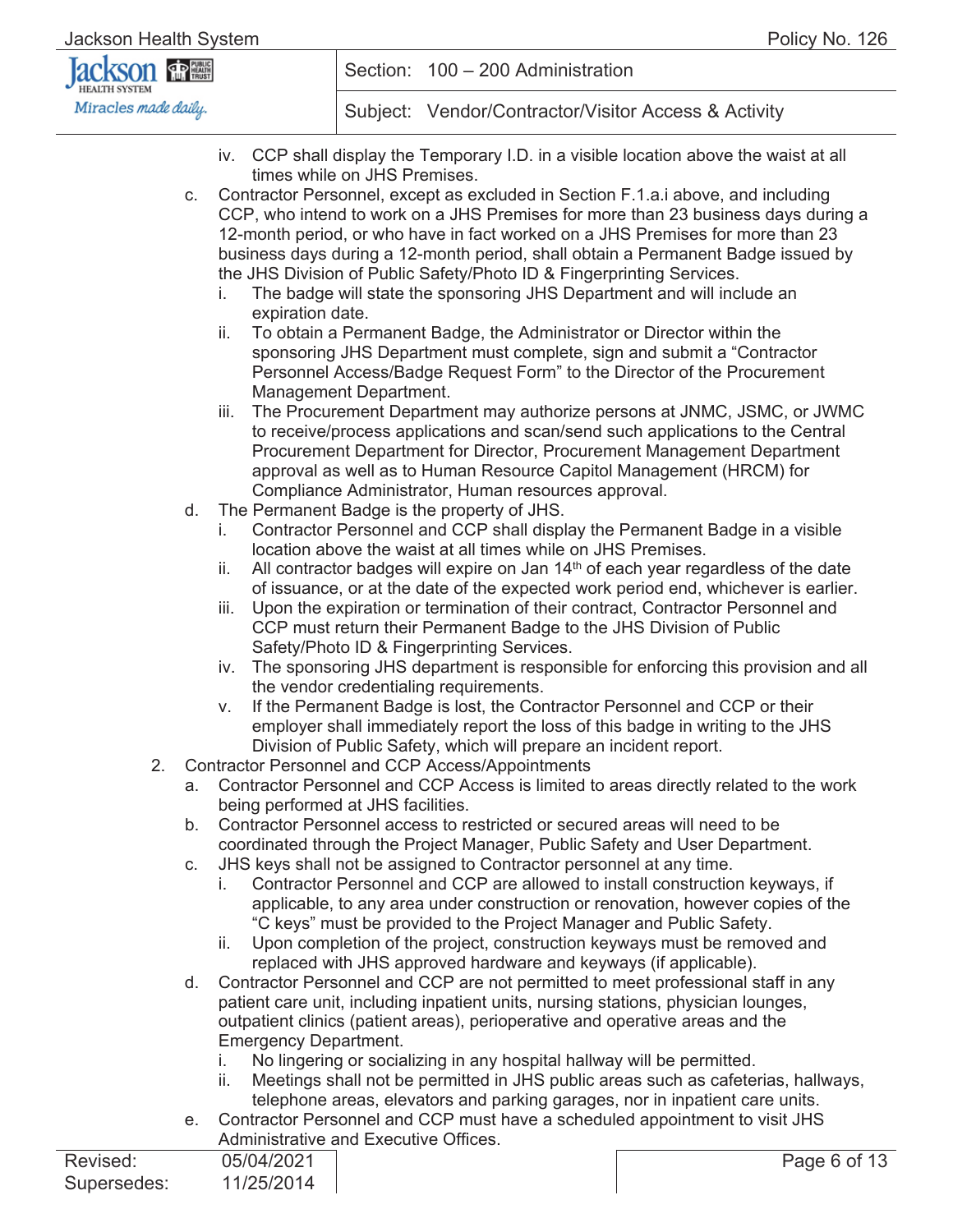| <b>Jackson since</b> |  |
|----------------------|--|
| Miracles made daily. |  |

- i. Unsolicited visits are prohibited.
- ii. All appointments on JHS Premises must be made by the Contractor Representative, in advance, regardless of whom the Representative would like to visit.
- iii. Access is limited to the office or conference room they have been authorized to visit.
- iv. No lingering or socializing in any JHS administrative offices will be permitted.
- 3. Contractor and CCP Parking
	- a. Jackson Memorial Medical Center Campus
		- i. Logistics Lot
			- (1) Contractor parking in this area must be approved by Project Manager and Public Safety and will be based upon availability.
			- (2) Contractor will be issued a JHS "hang-tag" to display in vehicle.
			- (3) Parking availability is not guaranteed.
			- (4) Only one (1) hangtag will be issued per contracted company for this area.
			- (5) Hangtag will be valid for length of contractor's engagement.
			- (6) There is no fee incurred to park in this area.
			- ii. Parking Garages
				- (1) Contractors may purchase a monthly parking account based upon approval by Project Manager and Public Safety.
				- (2) Contractor is eligible to hold this account for length of the project and will incur the cost of the prevailing "contractor rate" for that account.
				- (3) Contractor may also elect to purchase daily parking at any garage.
				- (4) Contractors are not allowed to park in Lot 5/Blue Lot (adjacent to Rehabilitation and Diagnostic Treatment Center (DTC) buildings) at any time.
				- (5) Construction workers are not permitted to park in any JHS garages or lots.
			- iii. Contractors are strongly encouraged to minimize the number of vehicles on campus by creating a car/van pool process and transporting employees to work site.
	- b. Jackson North Medical Center, Jackson South Medical Center, Jackson West Medical Center, and Satellite Facilities
		- i. Location of contractor parking at these locations will be determined by Project Manager and Public Safety.
- 4. Regulatory On-Boarding Requirements for Contractor Personnel
	- a. Contractor Personnel, including CCP, shall comply with the strict on-boarding requirements for contracted personnel per JHS Policy No. 368 - JHS Contractor / Agency Staff Requirements as outlined below:
		- i. The Public Health Trust (PHT/Trust), as a mandate of The Joint Commission, as well as other regulatory agencies, requires Contractor Personnel and Construction Contractor Personnel to maintain the following documents in their personnel files for presentation upon request.
			- (1) Physical exam and general health screen statement indicating the person is free of communicable disease and fit to perform the assigned job duties.
			- (2) Negative Urine Drug Test: 5 Panel Drug Screen submitted to a Trust approved drug testing facility.
			- (3) Criminal Background Screening
			- (4) JHS Mandatory New Hire Orientation
			- (5) Compliance with JHS Administrative Policy No. 368
		- ii. Prior to assigning personnel to perform contracted services for the Trust, Contractor Personnel and Construction Contractor Personnel, at its own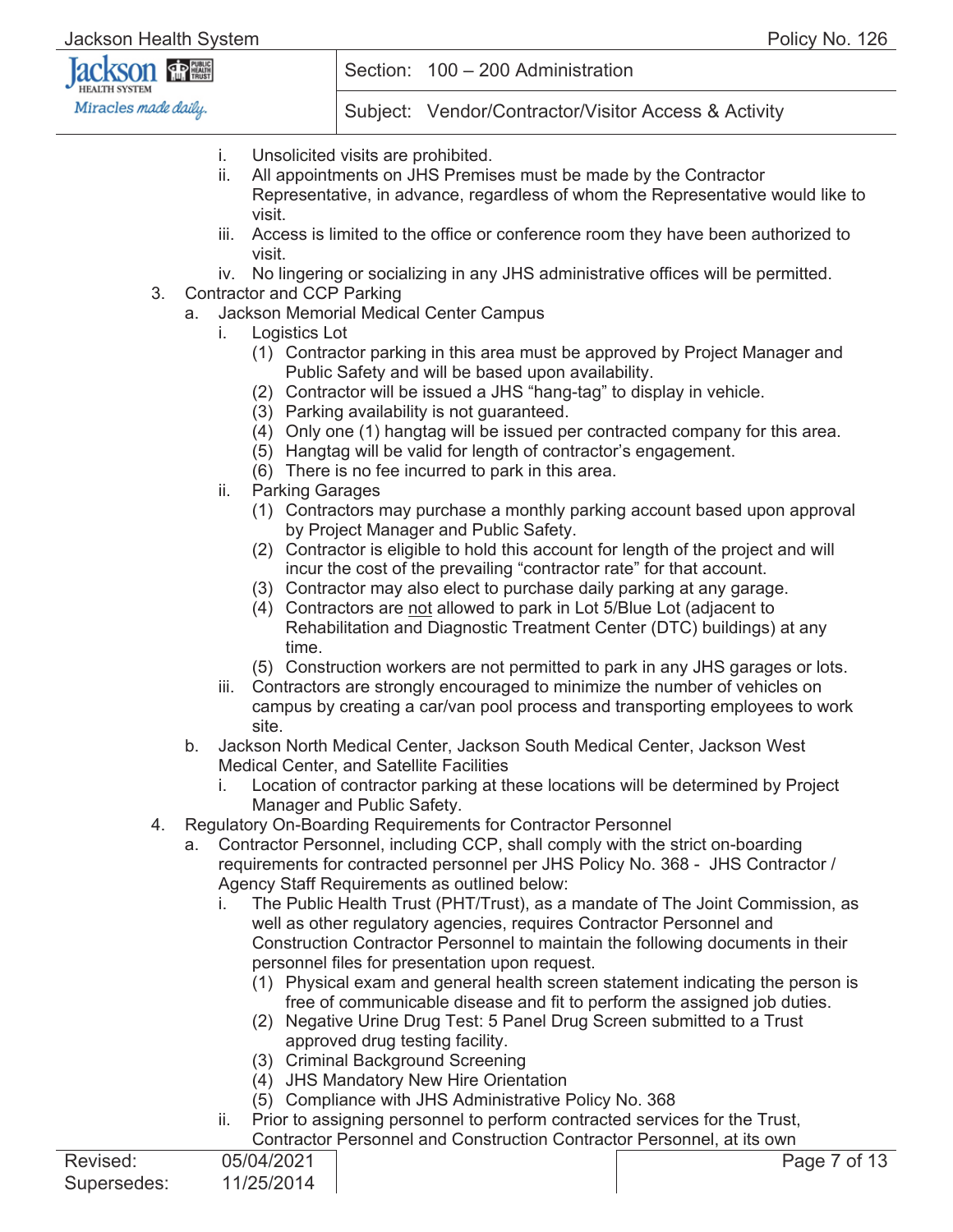

Subject: Vendor/Contractor/Visitor Access & Activity

expense, shall carefully screen personnel in accordance with the Trust's preemployment health screening policies and procedures. The requirements shall include, but shall not be limited to:

- (1) Pre-placement health screening.
- (2) Background and employee compliance.
- iii. Throughout the term of each respective Contractor Personnel Agreement, Contractor Personnel and Construction Contractor Personnel shall ensure that the Trust's policies for contractor/agency requirements are met.
- 5. Vendor Registration
	- a. In addition to the foregoing, all Contractor Personnel and CCP are required on an annual basis to register with the PHT's Procurement Management Department by completing a Vendor Registration Application prior to receiving or renewing a contract award.
	- b. Detailed instructions may be obtained by accessing the Department's Vendor Portal website at https://jhsmiami.org/VendorPortal/Display.cfm.
	- c. Registration is required.
- G. Contractor Personnel and CCP who Engage In Sales or Marketing Activities
	- 1. If, at any time, Contractor Personnel or CCP also engage in sales or marketing activities performed by a Vendor Representative as described in Section III.B.1. above, then the individual shall be treated as a Vendor Representative under this Policy with all of the corresponding I.D. badge and Lobbyist Registration requirements as needed.
- H. Work Performed by Contractor Personnel and CCP In Patient Care Areas
	- 1. If any work is to be performed in a patient care area, the Unit Supervisor for that area is responsible for ensuring that patient privacy is protected to the fullest extent possible for the duration of the work performed.
	- 2. Representatives of the Procurement Management Department and/or the Public Safety Department may request and confiscate a contractor's badge for any act(s) of noncompliance with this policy and the requirements communicated via Reptrax platform.

#### I. Visitors

- 1. Patient Related
	- a. Visitors wishing to visit a patient on an in-patient unit must obtain a Temporary I.D. from a designated visitor management station.
		- This I.D. will display the Visitor's photo, name, date, time of entry and destination.
	- b. The Visitor is limited to the patient care area that is designated on the Temporary I.D. and may also access public areas such as the cafeteria and gift shops.
	- c. Visitors shall display the Temporary I.D. in a visible location above the waist at all times while on JHS Premises.
	- d. All Visitors are encouraged to respect established patient visiting hours as set forth in JHS Policy No. 169 – Visiting Hospitalized Patients and/or Policy JHS No. 169A – Covid-19 Visitation Guidelines, as applicable.
- 2. Non-Patient Related
	- a. Visitors wishing to visit any person in a JHS Premises that is not a patient must obtain a Temporary I.D. from a designated visitor management station.
		- i. The Visitor is limited to the destination designated on his or her I.D. and public areas.
	- b. All such visits must be by appointment and must take place in an area that respects patient privacy such as an administrative office or conference room.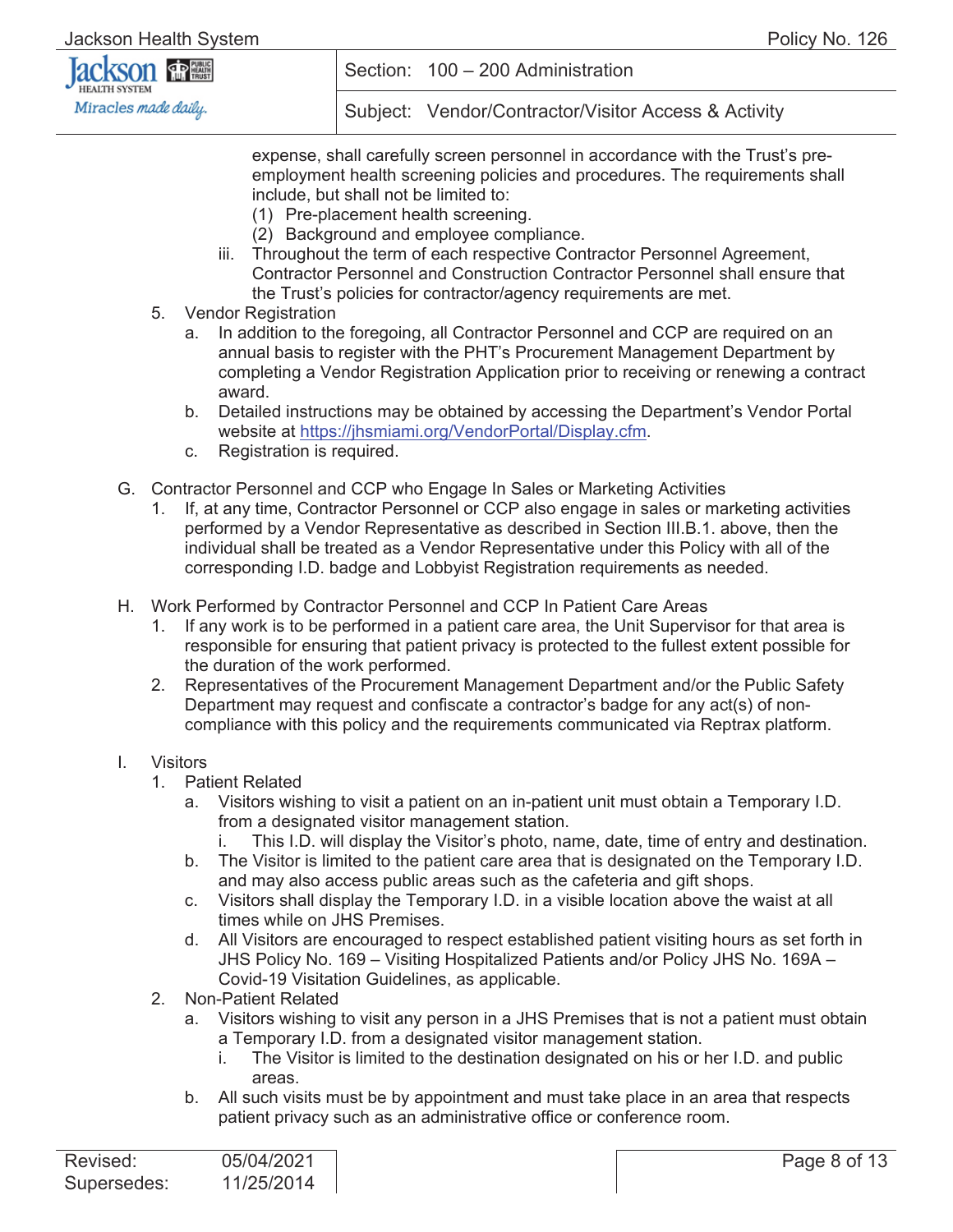Jackson Health System Policy No. 126

#### KSON **金體 HEALTH SYSTEM** Miracles made daily.

Section: 100 – 200 Administration

- c. Government officials and persons accompanied by identified Jackson Memorial Foundation (JMF) employees or agents, including prospective JMF donors, must have a Temporary I.D., but may access the JHS Premises without a scheduled appointment provided that:
	- i. Their visit is coordinated with the Executive Office
	- ii. They are accompanied by a JHS Employee.
- d. Visitors shall display the Temporary I.D. in a visible location above the waist at all times while on JHS Premises.
- 3. External Regulatory Agency Representatives
	- a. Representatives from external regulatory agencies may access JHS Premises without an appointment provided that:
		- i. They wear their agency ID Badge in a visible location at eye level
		- ii. They report to the Executive Office immediately upon their arrival.
	- b. State and Federal surveyors do not have to be accompanied by a JHS Employee in order to access JHS Premises.
- 4. Visitors who Engage in Sales or Marketing Activities
	- a. Visitors who also engage in sales or marketing activities performed by a Vendor Representative as described in Section III.B.1., above, shall be treated as a Vendor Representative under this Policy with all of the corresponding Identification/Badge requirements and Lobbyist Registration requirements.
- J. Procedures and Limitations Governing Vendor Representatives and Contractor Personnel
	- 1. Pharmaceutical Non-Formulary Items and Formulary Changes
		- a. Vendor Representatives/Contractor Personnel are not allowed to discuss nonformulary items with JHS Medical Staff Members under any circumstances.
			- i. If a JHS Medical Staff Member asks a Vendor Representative/Contractor Personnel about non-formulary items or indications outside approved criteria, the Vendor Representative/ Contractor Personnel is not permitted to respond and must refer the JHS Medical Staff Member to the Department of Pharmacy Services.
		- b. Vendor Representatives/Contractor Personnel are only permitted to promote formulary items limited to and in accordance with the restrictions and/or guidelines approved by the PHT Pharmacy and Therapeutics (P&T) Committee.
			- i. Discussions with JHS Medical Staff Members concerning formulary items must be limited strictly to the JHS approved guidelines and criteria for use of the item.
			- ii. Vendor Representatives/Contractor Personnel should contact the JHS Department of Pharmacy for this and related information.
		- c. JHS is responsible for notification to medical and nursing personnel of changes to the Formulary (additions, deletions, restrictions, etc.) as approved by the P&T.
			- i. JHS is responsible for all communication of policies and procedures regarding the availability, status, and usage of pharmaceutical products and medical supplies to the hospital staff, including JHS Medical Staff Members and nursing staff.
			- ii. Vendor Representatives/Contractor Personnel shall make no statements to members of the medical and nursing staff regarding such policies and procedures.
			- iii. As necessary, inquiries and comments are to be directed to the Department of Pharmacy Services for clarification and/or action.
		- d. Promotional activities which are not consistent with P&T Committee policies and procedures regarding review, restrictions, and drug utilization criteria are prohibited and considered a violation of these rules.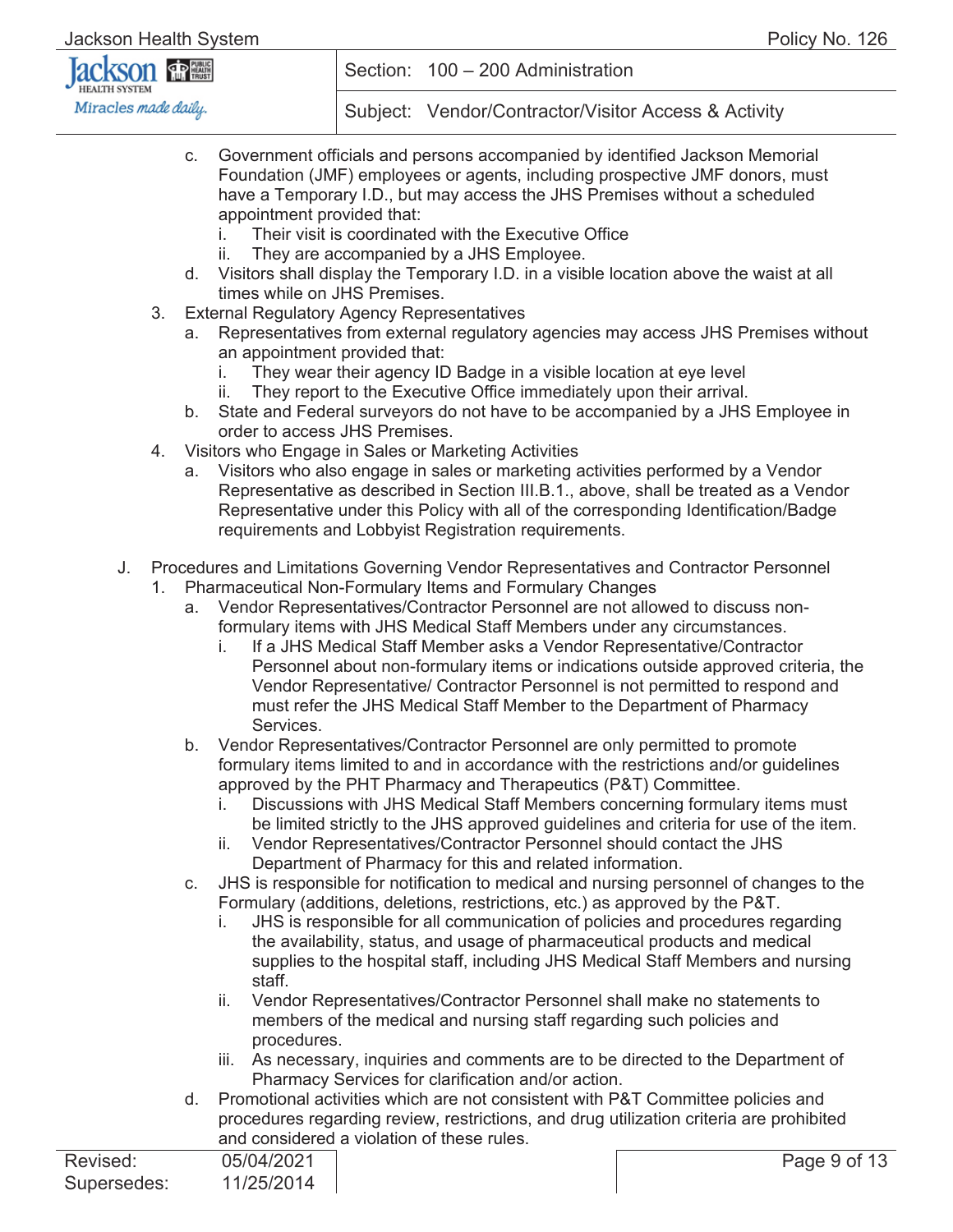| <b>Jackson The SECON SECOND</b> |  |
|---------------------------------|--|
| Miracles made daily.            |  |

- 2. Supplies, Medical Surgical Products and Devices
	- a. All supplies, medical surgical products and devices must be approved by the PHT Value Analysis Committee/Value Analysis Team (VAT) before being introduced to any JHS facility. The VAT group is managed by the Division of Strategic Sourcing and Supply Chain Management.
	- b. Vendor Representatives/Contractor Personnel are not allowed to discuss new or noncontracted items with JHS Medical Staff Members under any circumstances.
		- i. If a JHS Medical Staff Member asks a Vendor Representative/Contractor Personnel about new or non-contracted items, the Vendor Representative/ Contractor Personnel should refer the JHS Medical Staff Member to the PHT VAT.
	- c. Vendor Representatives/Contractor Personnel are only permitted to promote products limited to and in accordance with the restrictions and/or guidelines approved by the PHT VAT and should contact the JHS Value Analysis Team for this and related information.
	- d. JHS is responsible for notifying medical and nursing personnel of changes to list of products approved by the VAT (additions, deletions, restrictions, etc.).
		- i. JHS is responsible for all communication of policies and procedures regarding the availability, status, and usage of products and medical supplies to the hospital staff, including JHS Medical Staff Members and nursing staff.
	- e. Vendor Representatives/Contractor Personnel shall make no statements to members of the medical and nursing staff regarding such policies and procedures.
		- i. As necessary, inquiries and comments are to be directed to the JHS Value Analysis Team for clarification and/or action.
	- f. Promotional activities which are not consistent with PHT VAT policies and procedures are prohibited and considered a violation of this Policy.
- 3. Pharmaceutical Samples
	- a. Outside of Jackson Medical Group (JMG) medical offices, sample drugs are not permitted in JHS Premises.
		- i. Sample drugs may not be used or issued to patients by any JHS Medical Staff Member, JHS Employee, Vendor Representative or Contractor Personnel, unless permitted otherwise pursuant to JHS Physician Services Policy No. 004 – Sample Medications Management.
	- b. Vendor Representatives/Contractor Personnel are strictly prohibited from providing sample drugs in all JHS Premises, unless permitted otherwise pursuant to JHS Physician Services Policy No. 004 – Sample Medications Management.
		- i. All JHS Medical Staff Members and JHS Employees are prohibited from soliciting and/or accepting sample drugs for their personal use from Vendor Representatives/Contractor Personnel.
- 4. Vendor Supported Educational Programs Provided on JHS Premises
	- a. All training or educational programs must be pre-approved for content, in writing, by the Chief of Service/designee and the Pharmacy Department or VAT and must not exceed the scope of the content approved.
		- i. Copies of lecture content shall be provided to the Supply Chain or Pharmacy Departments at least one month prior to the program date.
	- b. Any current JHS restrictions or guidelines for use must be included in the content of the program.
		- i. Provision of medical education regarding pharmaceuticals is limited to medical personnel (i.e. M.D., Pharm.D., R.N., etc.) and cannot be provided by Vendor Representatives or Contractor Personnel that do not have a degree in medical sciences.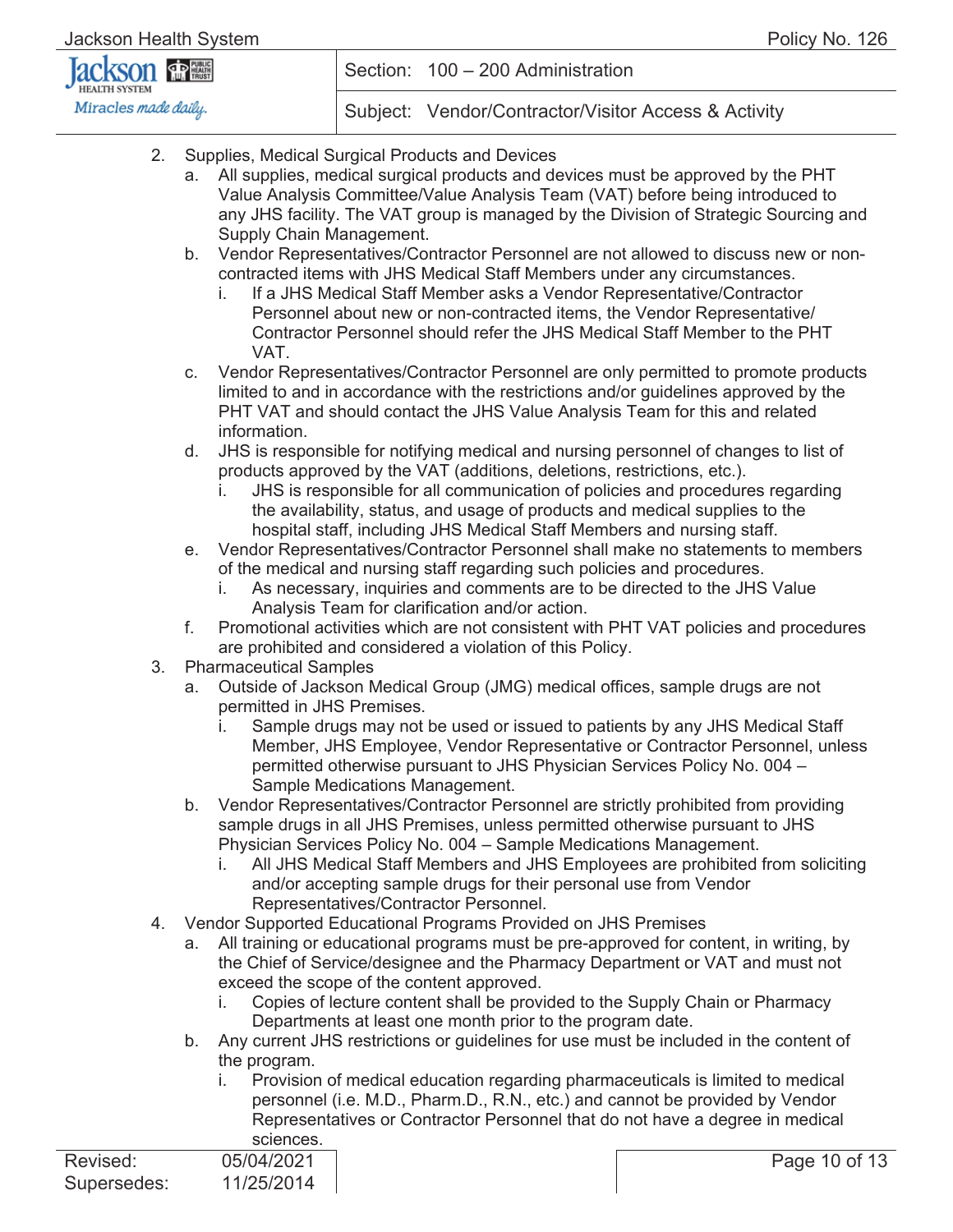| <b>Jackson since</b> |  |  |  |  |
|----------------------|--|--|--|--|
| Miracles made daily. |  |  |  |  |

- ii. Programs must not be scheduled in any patient care area or unit, including inpatient units, nursing stations, patient care unit conference rooms, physician lounges or outpatient clinics without prior written approval by the respective department and Value Analysis.
- 5. Operating Room Access
	- a. Vendor Representatives or Contractor Personnel who will be entering the operating room in the role of technology subject matter experts must be familiar with and observe the requirements for JHS Vendor Procedures in the Perioperative Setting set forth in Perioperative Services Departmental Policy No. 192 – Perioperative Service Vendor Policy.
- K. Criteria for Delivery & Use of General Supplies, Medical Supplies and Medical Equipment
	- 1. All supply deliveries to the main JHS Premises will be done by delivering through the Supply Chain receiving area, located at 1100 N.W. 20 Street, Miami, Florida, 33136.
	- 2. Emergency deliveries must be coordinated through the Supply Chain Management Department and the Division of Public Safety.
		- a. Any exceptions to this procedure must be approved by the Division of Public Safety.
	- 3. Deliveries to the JHS clinics, Urgent Care Centers, satellites, Jackson North Medical Center, Jackson South Medical Center and Jackson West Medical Center shall continue to be delivered directly to those locations.
	- 4. Equipment deliveries that require technical set-up in or around a patient care area, once received by the Receiving Area, may be delivered by the Vendor Representative to the specified area of the hospital by appointment and with the approval and accompaniment of the Unit Supervisor.
	- 5. All new, loaner, rented, or trial evaluation medical supplies must be approved to be brought in by Value Analysis and Nursing Education.
	- 6. Equipment must be inspected and approved by the Biomedical Department prior to being used for patient care in a JHS facility.
	- 7. Training must be provided to staff on all shifts prior to any new technology or equipment being introduced in a JHS facility.
		- a. Vendor Representatives may only present training content that has been previously discussed and approved by the appropriate department.
		- b. The department receiving the equipment is responsible for properly documenting that all training has been provided.
- L. Sanctions
	- 1. Violations or non-enforcement of any of the requirements of this Policy by JHS Employees may result in disciplinary action up to and including termination.
	- 2. Violations or non-enforcement of any of the requirements of this Policy by JHS Medical Staff Members may result in disciplinary action in accordance with the PHT Medical Staff Bylaws.
	- 3. Violations or non-enforcement of any of the requirements of this Policy by University of Miami (UM) employees working on a JHS Premises may result in disciplinary action in accordance with University of Miami personnel procedures, and may also result in the suspension or removal by JHS of the UM employee's privileges to work on JHS Premises.
	- 4. Violations by Vendor Representatives or Contractor Personnel of the requirements of this Policy may result in sanctions against either the individual, and/or the company (vendor or contractor) for whom the individual works.
		- a. These may include the suspension of individual visitation privileges to all JHS Premises, a request that the company replace the individual, or the suspension of visitation privileges for the entire company.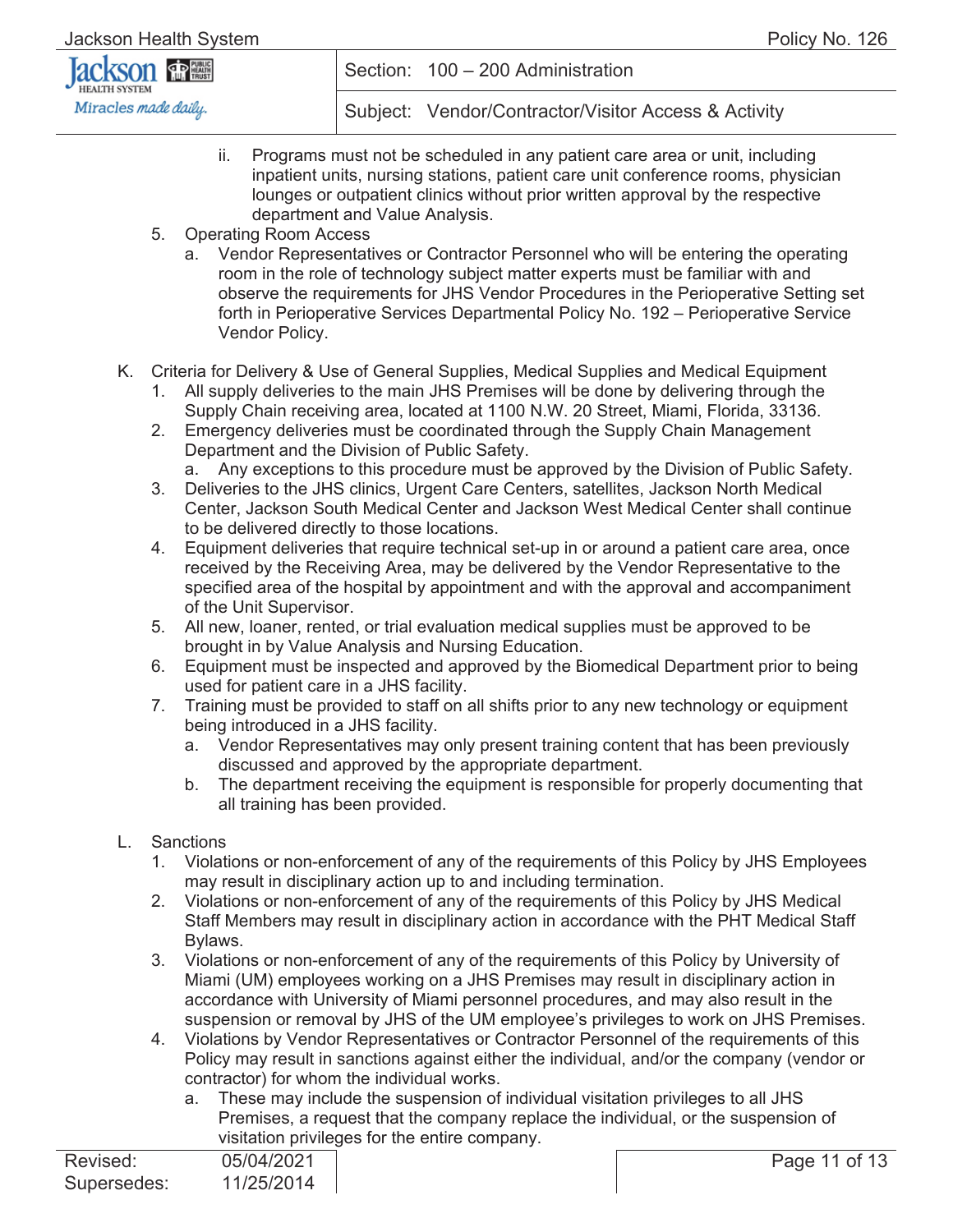

Subject: Vendor/Contractor/Visitor Access & Activity

#### b. **Violations of this Policy by a Vendor Representative or Contractor Personnel may also result in vendor/contractor suspension or debarment under the PHT Procurement Regulation and/or the termination of existing JHS contracts.**

#### **IV. References**

Section 2-11.1(s), of Miami-Dade County's Conflict of Interest Code of Ethics Ordinance

JHS Perioperative Services Policy No. 130 – Attire in Surgical and Procedural Areas

JHS Perioperative Services Policy No. 192 – Perioperative Service Vendor Policy JHS Physician Services Policy No. 004 – Sample Medications Management

JHS Policy No. 169 – Visiting Hospitalized Patients and/or JHS Policy No. 169A – Covid-19 Visitation Guidelines, as applicable

JHS Policy No. 327 – Photo ID Badge/Card and Electronic Access Policy

JHS Policy No. 368 - JHS Contractor / Agency Staff Requirements

**Responsible Party:** Vice President Strategic Sourcing

**Reviewing Committee(s):** JHS Policy and Procedure Committee

**Authorization:** President and CEO, Jackson Health System

#### **V. Attachments**

**Division of Public Safety Photo ID Services** Tel: (305) 585-6631 • Fax: (305) 585-5729

| Revised:    | 05/04/2021 |
|-------------|------------|
| Supersedes: | 11/25/2014 |